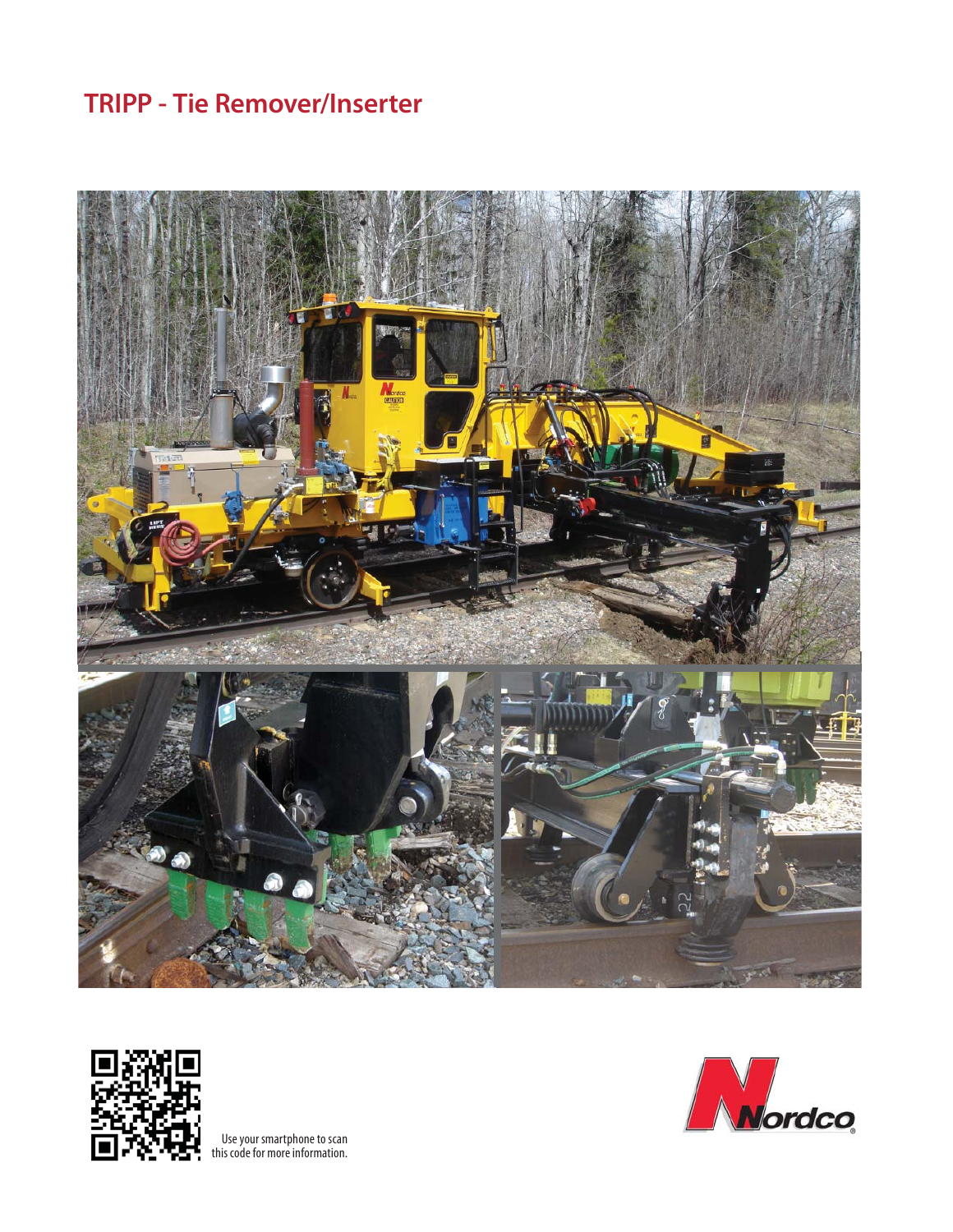#### **Key Features**

The TRIPP - Tie Remover/Inserter includes the following key features:

- Single-operator climate-controlled, enclosed cab
- Two 86-inch-stroke-length workheads for work on either side of track; 12,880 lbs. insertion force / 20,740 lbs. removal force
- Automatic controls, with manual override
- John Deere turbo-charged, six-cylinder Tier IV engine
- Four-wheel, dual-axle, hydraulic drives
- Spring-applied, air-released brakes, with Cobra brake shoes
- 24 VDC, circuit breaker-protected, electrical system
- PLC electrical control system
- Dual, pressure-compensated, hydraulic pumps
- Steel manifold-mounted, electrical control valves
- Cab-controlled locks on all cylinders
- Joystick controls

*Remove and insert ties from either side of the track, depending on location restrictions.*

#### **Minimal disturbance to track structure**

The controlled rail lift height system ensures that there is minimal disturbance to the track structure during removal/ insertion operations. The weight of the machine, as well as the load transfer inherent in the machine's design, also stablizes the track during these operations.

#### **Operates from either side of track**

Two 86-inch-stroke-length workheads allow the operator to perform removal/insertions from either side of the track, allowing greater control in obstructed or constricted areas; the operator can also access the cab from either side of the machine.

#### **Handles wood and concrete ties**

The TRIPP is designed to handle all wood, as well as wood composite, ties. In addition, optional concrete grippers are available to convert the TRIPP to handle concrete ties.

#### **Adjusts for different rail types and heights**

Simple switch settings allow the operator to quickly adjust for jointed or welded rail. In addition, operator-controlled settings allow rail lift height adjustments for different rail heights - even different heights on left and right rails.

#### **Robust extraction/insertion force**

The TRIPP has the most robust extraction/insertion forces in the industry:

- Extraction force 20,700 lbs.
- Insertion force 12,900 lbs.

#### **Adjustable gripper force**

The gripper force for the tie gripper assembly can be adjusted for the following:

- Different tie types
- Tie degradation (to prevent further tie disintegration during removal)
- Tie insertion (to prevent damage to new ties)

The gripper force on the tie gripper assembly can be manually adjusted for different tie types and levels of tie degradation.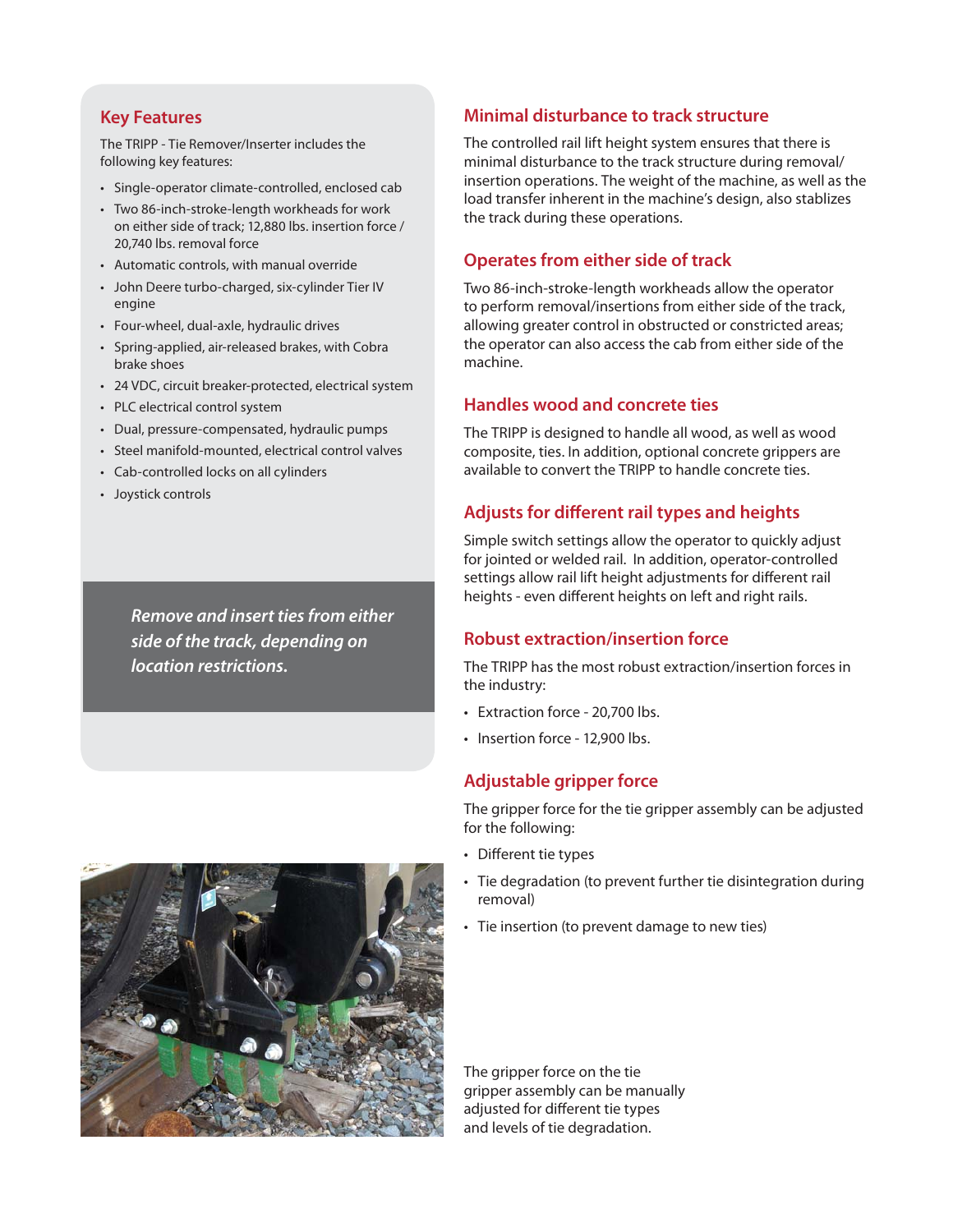### **Ad-hoc rail lift height adjustments**

automatically returns to its normal settings for the next tie. A rail lift jog option lets the operator make ad-hoc rail lift clearance adjustments to handle specific rail or tie conditions. In addition, in-cab controls allow for precise manual positioning of the rail lift assembly; the assembly then

# **Excellent operator visibility**

The open design in the workhead area, as well as the floorto-ceiling windows in the cab, provide excellent operator visibility of tie removal/insertion operations. Also, operatorcontrolled tie sweeps and brooms clear ballast from the work area, making it easier to view the ties and rail.

#### **Set removal/insertion speeds**

Operators can easily adjust for different working conditions, including gang speeds, ballast conditions, and tie conditions, by setting the removal and insertion speeds.

#### **Stock fewer maintenance parts**

Since the TRIPP uses many of the same components as other Nordco machines, you can stock fewer maintenance parts on your parts wagon. In addition, the machine's modular design - especially the workhead assemblies - makes components accessible and easy to maintain.



Rail jacks raise the rail while the gripper assembly inserts or removes the tie.

## **Ask us about...**

#### **Rebuild Programs**

Are your maintenance-of-way machines getting older and less reliable? Nordco can rebuild virtually all maintenance-of-way equipment, regardless of original manufacturer, restoring your machines to like-new status.

#### **Component Exchange Programs**

Do you only need a replacement component, such as a workhead or axle, for your maintenance-of-way machine? You can order new or rebuilt components to be delivered directly to your shop or field operations.

#### **Trade-In Programs**

Interested in purchasing a new maintenance-of-way machine, but wondering what to do with your existing equipment? In many cases, you can trade in your current equipment for credit towards a new machine.

#### **Rental Programs**

Have a short-term need for a particular maintenance-of-way machine? Check our website for a current list of available rental equipment.

#### **Parts Availability**

Need parts for your maintenance-of-way machine? Contact our part experts at 1-800-647-1724, Monday through Friday, 7:30 a.m. to 5:00 p.m. US Central Time.

Want to ensure that you order the most essential parts to keep your maintenance-of-way machine operational? Check our website or ask your parts sales representative about the available critical component kits and basic spare part kits for your machine.

Not sure what parts to order for preventive maintenance or winterization? You'll find a large range of kits available - check our website or ask your parts sales representative.